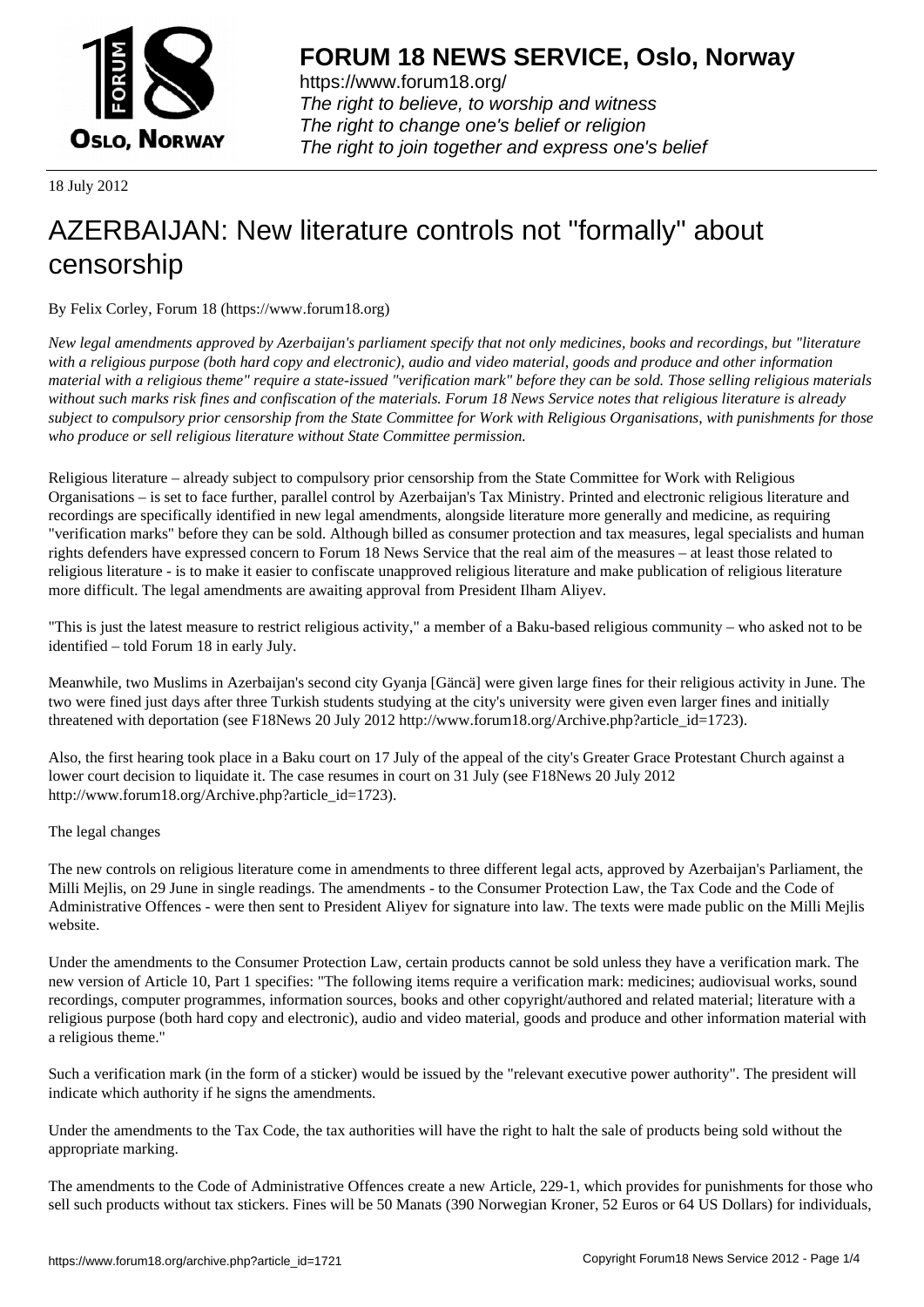Moreover, other existing provisions of the Criminal Code would allow for the prosecution of any company violating the new rules, lawyers told Forum 18.

Why were amendments adopted?

confiscate the entire stock of unmarked products. The entire stock of unmarked products. The entire stock of u

A spokesperson for the Tax Ministry, who did not give his name, said that these legal changes were prepared by the Cabinet of Ministers, the Finance Ministry and the Tax Ministry. "The tax mark is being introduced for all books," he told Forum 18 from Baku on 4 July. "All enterprises producing literature and other materials must be registered for tax with us."

The spokesperson insisted that these provisions are targeted solely at ensuring that tax is paid on commercial production of literature, whether religious or not. He was unable to explain why religious literature, audio and visual products needed to be specifically mentioned.

The Tax Ministry spokesperson also insisted that only books and other products that are sold require tax stickers. "If such production is non-commercial, tax stickers are not required." He said the legal changes would not prevent non-commercial production of books and other materials, including religious materials.

Officials at the Finance Ministry's Legal Department refused to discuss the amendments with Forum 18 on 18 July. The telephone of the Ministry's press officer Mais Piriyev went unanswered the same day.

Telephones at the parliamentary Economic Policy Committee, and other relevant committees, went unanswered each time Forum 18 called in early July.

## Not "formally" about censorship

However, others are suspicious about the intentions of the legal changes. "Formally they speak not about censorship or prohibition of distribution of religious books, but about protection of the rights of consumers," Eldar Zeynalov, head of the Human Rights Centre of Azerbaijan, told Forum 18 from Baku on 2 July. He points out that the wording does not require the special registration of those producing religious literature. However, he believes that the practical impact of the amendments is likely to be "stronger control over distribution of such materials".

"If previously for confiscation of books, the police needed some preliminary expertise of their content, now the absence of a verification mark would be enough." Zeynalov notes with bitter irony the imposition of the same controls on medicines and religious literature: "Lenin with his 'religion is the opium of the people' would be satisfied".

Zeynalov also warns that the number of producers would reduce, as only those able to register and obtain verification marks would be allowed. He fears that the authorities might subsequently introduce regulations requiring registration of enterprises which produce religious materials, with obligatory approval by the Caucasian Muslim Board or the State Committee.

"Usually the legal framework limits the rights and freedoms at the lowest level of legal norms, like ministerial instructions and regulations," Zeynalov told Forum 18.

Also expressing concern is Fuad Agayev, a lawyer and member of the Bar Association. "I believe that the new provisions are not reasonable, first of all because they in fact contain only the category requiring verification marks – including religious-related books or other material – without setting out the need for it," he told Forum 18 from Baku on 4 July. "That means that the authorities may arbitrarily create difficulties for receiving permission."

Agayev points out that the rules of such procedure must be adopted by "the relevant executive power authority" which will likely be the Cabinet of Ministries. "As is evident from this, the new amendments may prevent non-commercial production and distribution of religious literature."

## Existing censorship

These new consumer protection and tax provisions come on top of existing compulsory, prior censorship of all religious literature produced, distributed or sold in Azerbaijan or imported into the country. "It happens quite frequently that parallel legal rules are adopted here," the lawyer Agayev noted to Forum 18. "Powers are often given to different organisations at the same time."

All religious literature must already gain specific approval from the State Committee. The State Committee also specifies the number of copies of each named work that may be printed or imported, checks the contents of shops selling religious literature, and has a list of banned religious literature which the Expertise Department – which is responsible for the list – will not make public (see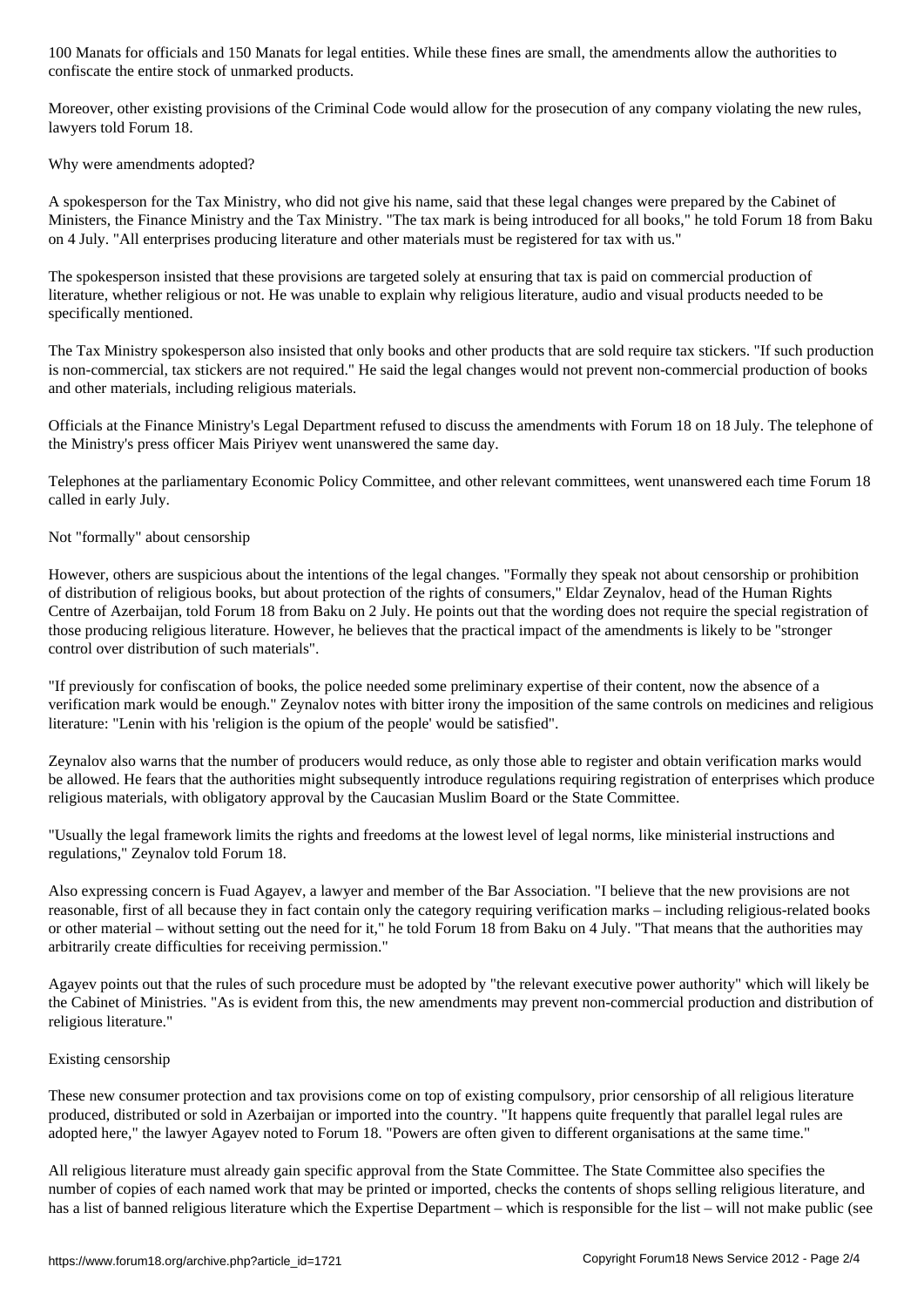Compulsory licences for shops selling religious literature were introduced in the May 2009 amendments to the Religion Law and a subsequent Instruction on the Rules of Granting Permission in Connection with the Creation of Specialised Sales Points for Religious Literature, Objects of Religious Significance, as well as Other Materials of Informational Character. The State Committee handed out the first 15 licences in November 2011, though its officials noted in April 2012 that "about a hundred" more applicants are waiting for such licences. Selling religious books without a State Committee licence is subject to a massive fine or imprisonment of up to two years for a first "offence" (see F18News 25 April 2012 http://www.forum18.org/Archive.php?article\_id=1693).

Like many laws and regulations, these regulations are not always enforced. Several Baku bookshops whose stocks include religious literature told Forum 18 in early July that they have no licence from the State Committee.

"Civilised norms of selling religious literature"?

The new Head of the State Committee, Elshad Iskenderov, has revealed that "more than 25" shops in Baku now have licences to sell religious literature. He told journalists in Baku on 23 June – three weeks after his appointment to the State Committee - that the shops had been checked to make sure they provide suitable conditions, and such "monitoring" would continue.

In defending the state requirement that shops that sell religious literature must have a licence from his State Committee, Iskenderov complained: "Quite often at the entrances to the metro, one can witness holy books being sold in places inappropriate and unworthy for their sale."

Iskenderov insisted that the State Committee's aim is achieving "civilised norms of selling religious literature reflecting national spiritual values". And he added: "Shops selling religious literature must have an attractive external look and the literature sold in them must be healthy."

State Committee spokesperson Saleh Aslanov, in line with his usual practice, refused to discuss the licences for selling religious literature with Forum 18 on 4 July by telephone. He asked that questions be submitted in writing. Forum 18 wrote the same day, asking the State Committee how many shops outside the capital have been given such licences. However, Forum 18 had received no reply by the end of the working day in Baku on 18 July.

It remains unclear what criteria are used to determine whether a shop selling religious literature is "appropriate and worthy" to do so, and why it is the role of the state to determine this.

State Committee officials have long complained of where religious literature is sold. "Sometimes you even find cases of religious literature on sale in dirty places, and this is regarded as disrespect for religious values and arouses justifiable public dissatisfaction," the head of the Expertise Department Jeyhun Mamedov told a local news agency in December 2009. "It is not right to equate the sale of religious literature to the sale of other products. Preventing such cases is the duty of both the government and of every citizen of Azerbaijan" (see F18News 12 April 2011 http://www.forum18.org/Archive.php?article\_id=1561).

"Great difficulties" over importing sacred texts

During his 23 June comments to journalists, Iskenderov of the State Committee also admitted that people bringing "sacred books" into Azerbaijan "faced great difficulties, as the Koran and other sacred books were subjected to thorough checking".

Iskenderov said that procedures for importing "the Koran and other sacred texts" would be simplified "within the nearest future". He said the changes would mean that any such original texts "which do not contain a translation, additional commentaries or footnotes" would be able to be imported without "additional controls". Iskenderov did not explain which regulations or law the proposals would amend, or give a timescale.

In its written 4 July questions, Forum 18 asked the State Committee whether Iskenderov's proposals would only remove censorship controls on sacred texts in their original language – such as the Koran in Arabic, the Bible in Hebrew or Greek, or the Bhagavad-Gita in Sanskrit. Forum 18 asked whether controls on the import of Azeri or Russian translations of these and other sacred texts would remain. The State Committee has not responded to this question either.

Members of several religious communities told Forum 18 in early July that they and friends from their communities rarely bring religious books through Azerbaijani customs when they return from abroad for fear that they will be confiscated. "It's not worth it," one told Forum 18. "If you have more than two books - and both should be different – it is too much of a risk." (END)

For more background information see Forum 18's Azerbaijan religious freedom survey at http://www.forum18.org/Archive.php?article\_id=1690.

More coverage of freedom of thought, conscience and belief in Azerbaijan is at